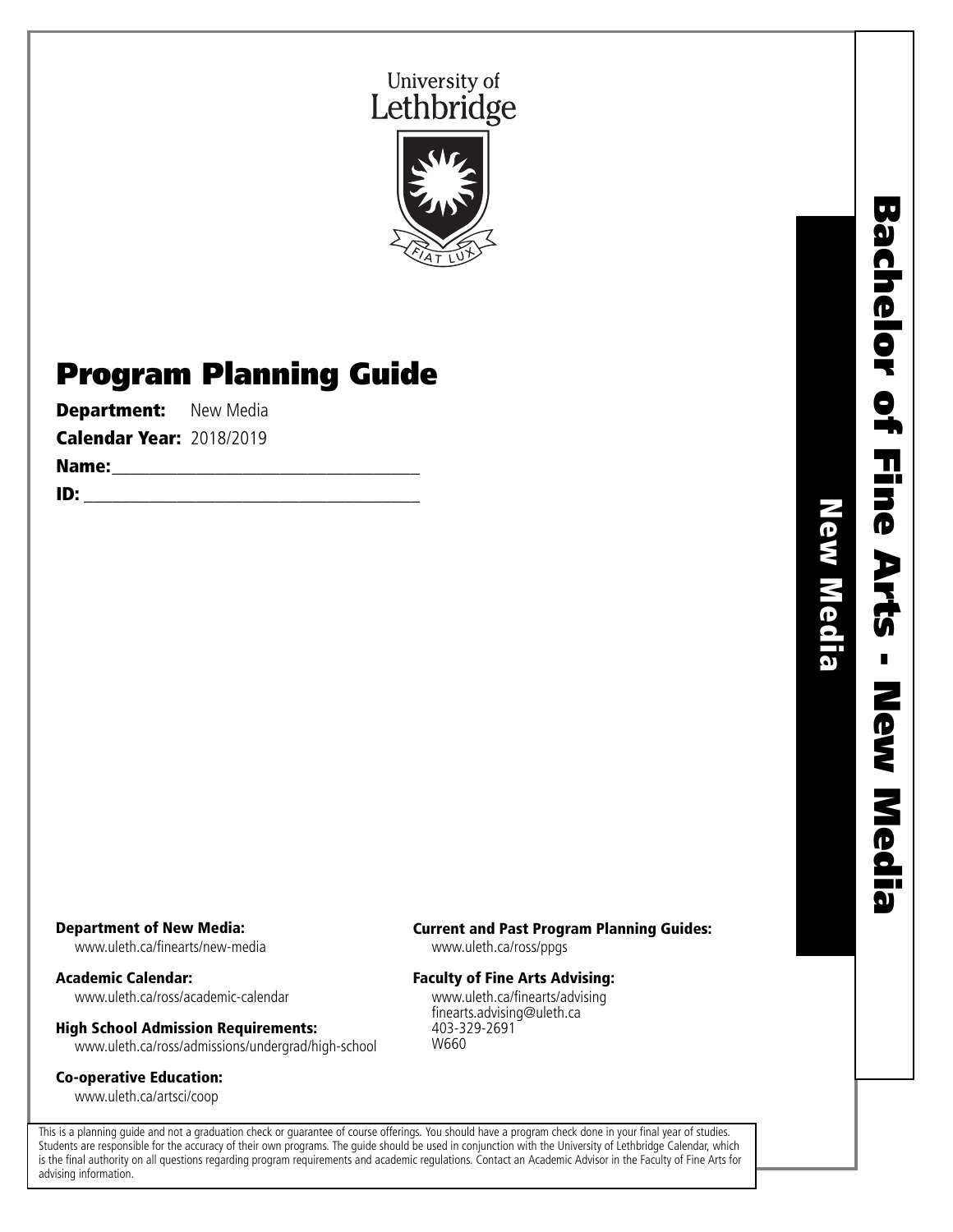# Bachelor of Fine Arts - New Media **Calendar Year - 2018/2019**

## Program Worksheet

| N a m e : |     | ID:                                                                     | <u> 1980 - Jan Stein Stein Stein Stein Stein Stein Stein Stein Stein Stein Stein Stein Stein Stein Stein Stein S</u> |           |                                                                                                 |
|-----------|-----|-------------------------------------------------------------------------|----------------------------------------------------------------------------------------------------------------------|-----------|-------------------------------------------------------------------------------------------------|
|           | 1.  | Art 2031 - Foundation Studio (Drawing and Image)                        | 17.                                                                                                                  | One of:   |                                                                                                 |
|           | 2.  | Art 2032 - Foundation Studio (Object and Space)                         |                                                                                                                      |           | Cinema 3000 - Contemporary American                                                             |
|           | 3.  | Cinema 1000 - Introduction to Cinema Studies                            |                                                                                                                      |           | Cinema                                                                                          |
|           | 4.  | New Media 1000 - Introduction to New Media                              |                                                                                                                      |           | Cinema 3001 - Film Authorship                                                                   |
|           | 5.  | New Media 2005 - Design Fundamentals for New<br>Media                   |                                                                                                                      |           | Cinema 3201- Documentary Film Studies<br>Cinema 3202 - Film Noir and Crime Cinema               |
|           | 6.  | New Media 2010 - Visual Communications for New<br>Media                 |                                                                                                                      |           | Cinema 3203 - Film Comedy<br>Cinema 3550 - History of Animation                                 |
|           | 7.  | New Media 2030 - Digital Video Production                               |                                                                                                                      |           | New Media 3250 - Media, Advertising, and                                                        |
|           | 8.  | New Media 2150 - History and Theory of New Media                        |                                                                                                                      |           | <b>Consumer Culture</b>                                                                         |
|           | 9.  | New Media 3030 - 3-D Computer Modelling and<br>Animation                |                                                                                                                      |           | New Media 3300 - Theory and Aesthetics of<br><b>Digital Games</b>                               |
|           | 10. | New Media 3150 - Seminar in New Media Studies                           |                                                                                                                      |           | New Media 3560 - Popular Narrative                                                              |
|           | 11. | New Media 3380 - Programming for Artists                                |                                                                                                                      |           | New Media 3650 - Modern Media, War and                                                          |
|           | 12. | New Media 3420 - Narrative for New Media                                |                                                                                                                      |           | Propaganda                                                                                      |
|           | 13. | New Media 3520 - Web Design and Development                             | 18-22.                                                                                                               | Either:   |                                                                                                 |
|           | 14. | New Media 3680 - Interaction Design                                     |                                                                                                                      |           |                                                                                                 |
|           | 15. | New Media 3900 - Portfolio and Professional Practice                    |                                                                                                                      |           | New Media 4651 - Internship (12.0 credit)<br>hours)                                             |
|           | 16. | One of:                                                                 |                                                                                                                      |           | New Media 4661 - Internship Project (3.0<br>credit hours)                                       |
|           |     | Cinema 3010 - Cinematography and<br>Lighting                            |                                                                                                                      |           |                                                                                                 |
|           |     | Cinema 3110 - Postproduction and Visual                                 |                                                                                                                      | <b>OR</b> |                                                                                                 |
|           |     | <b>Effects</b>                                                          |                                                                                                                      |           | One of:                                                                                         |
|           |     | Cinema 3810 - Expanded Cinema                                           |                                                                                                                      |           | New Media 4690 - Advanced Studio                                                                |
|           |     | Cinema 4010 - Narrative Production<br>Techniques                        |                                                                                                                      |           | (6.0 credit hours)<br>New Media 4995 - Undergraduate                                            |
|           |     | Cinema 4420 - Screenwriting                                             |                                                                                                                      |           | Thesis (6.0 credit hours)                                                                       |
|           |     | Cinema 4820 - Writing for Comedy                                        |                                                                                                                      |           |                                                                                                 |
|           |     | New Media 3040 - Colour Theory and Digital<br><b>Photo Manipulation</b> |                                                                                                                      |           | Three Cinema and/or New Media Electives<br>$(9.0 \text{ credit hours})$ at the 3000/4000 level. |
|           |     | New Media 3310 - Game Design: Theory and<br>Practice                    |                                                                                                                      |           |                                                                                                 |
|           |     | New Media 3640 - Character Animation I                                  |                                                                                                                      |           |                                                                                                 |
|           |     | New Media 3700 - Event and Exhibition<br>Design                         |                                                                                                                      |           |                                                                                                 |
|           |     | New Media 3720 - The Dynamic Web                                        |                                                                                                                      |           |                                                                                                 |
|           |     | New Media 3820 - Information Design                                     |                                                                                                                      |           |                                                                                                 |
|           |     | New Media 4520 - Advanced Web Design                                    |                                                                                                                      |           |                                                                                                 |
|           |     | New Media 4830 - Theory and Practice of<br><b>Motion Capture</b>        |                                                                                                                      |           |                                                                                                 |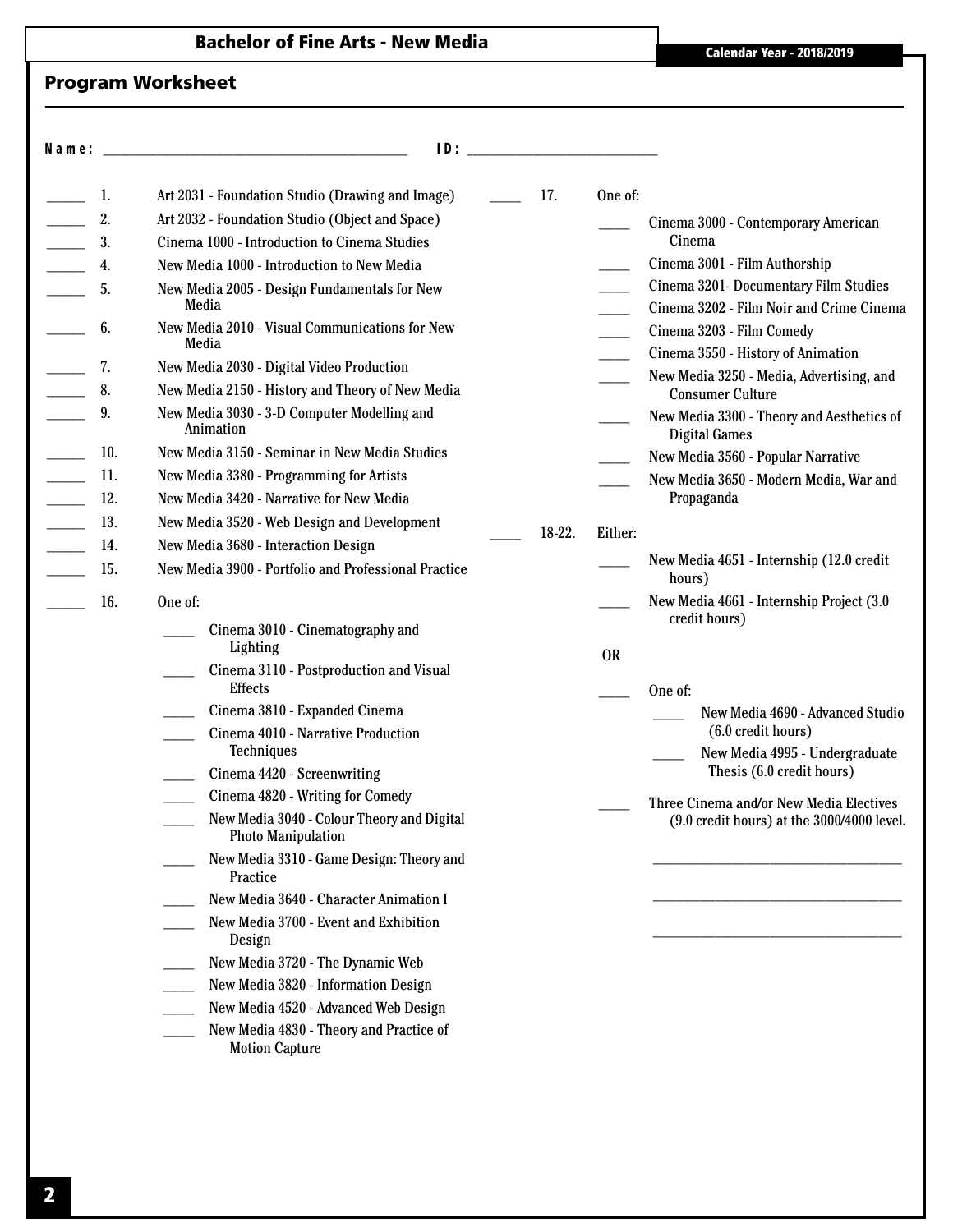|                       | <b>Bachelor of Fine Arts - New Media</b>                                                                                                                                                                                                     | <b>Calendar Year - 2018/2019</b>           |                                                                                                                                                                                                                                                                                                                                                                        |  |  |
|-----------------------|----------------------------------------------------------------------------------------------------------------------------------------------------------------------------------------------------------------------------------------------|--------------------------------------------|------------------------------------------------------------------------------------------------------------------------------------------------------------------------------------------------------------------------------------------------------------------------------------------------------------------------------------------------------------------------|--|--|
| 23-27.                | Five additional courses from the Faculty of Fine Arts<br>including at least two courses at the 3000/4000 level.<br>23.                                                                                                                       |                                            | Students may opt to further specialize in one of three areas by completing<br>one of the following concentrations. Concentrations are optional.<br>Students may not double count New Media or Cinema courses to meet<br>degree requirements that can only be met by either discipline. The<br>completed concentration will be acknowledged on the official transcript. |  |  |
|                       |                                                                                                                                                                                                                                              |                                            | Animation and Gaming Concentration (optional)                                                                                                                                                                                                                                                                                                                          |  |  |
|                       | 25.                                                                                                                                                                                                                                          | 1.                                         | New Media 3310 - Game Design: Theory and Practice                                                                                                                                                                                                                                                                                                                      |  |  |
|                       |                                                                                                                                                                                                                                              | 2.                                         | New Media 3640 - Character Animation I                                                                                                                                                                                                                                                                                                                                 |  |  |
|                       |                                                                                                                                                                                                                                              | $3-5.$                                     | Three of:                                                                                                                                                                                                                                                                                                                                                              |  |  |
| 28-32.                | Five Electives (15.0 credit hours) from any Faculty or<br>School.                                                                                                                                                                            |                                            | New Media 2015 - Digital Drawing and<br>Animation                                                                                                                                                                                                                                                                                                                      |  |  |
|                       |                                                                                                                                                                                                                                              |                                            | New Media 3710 - Creative Foundations For<br><b>Game Development</b>                                                                                                                                                                                                                                                                                                   |  |  |
|                       |                                                                                                                                                                                                                                              |                                            | New Media 4620 - Character Animation II                                                                                                                                                                                                                                                                                                                                |  |  |
|                       | 30.                                                                                                                                                                                                                                          |                                            | New Media 4710 - Video Game Production                                                                                                                                                                                                                                                                                                                                 |  |  |
|                       | 31.                                                                                                                                                                                                                                          |                                            | New Media 4830 - Theory and Practice of<br><b>Motion Capture</b>                                                                                                                                                                                                                                                                                                       |  |  |
|                       |                                                                                                                                                                                                                                              | Cinema Production Concentration (optional) |                                                                                                                                                                                                                                                                                                                                                                        |  |  |
|                       | Note:<br>Students completing an optional Concentration in<br>Animation and Gaming, Cinema Production, or Web and<br>Graphic Design will include those courses within #23-32<br>above. See right for the optional Concentration course lists. | 1.<br>2.<br>3.                             | Cinema 3010 - Cinematography and Lighting<br>Cinema 3110 - Postproduction and Visual Effects<br>Cinema 4010 - Narrative Production Techniques                                                                                                                                                                                                                          |  |  |
|                       | <b>Liberal Education List Requirement:</b>                                                                                                                                                                                                   | $4-5.$                                     | Two of:                                                                                                                                                                                                                                                                                                                                                                |  |  |
| <b>Social Science</b> | 33.                                                                                                                                                                                                                                          |                                            | Cinema 3810 - Expanded Cinema<br>$\sim$<br>Cinema 4420 - Screenwriting<br>Cinema 4820 - Writing for Comedy<br>New Media 3640 - Character Animation I                                                                                                                                                                                                                   |  |  |
|                       | 35.                                                                                                                                                                                                                                          |                                            | Web and Graphic Design Concentration (optional)                                                                                                                                                                                                                                                                                                                        |  |  |
|                       | $\begin{array}{c} 36. \end{array}$                                                                                                                                                                                                           | 1.                                         | New Media 3720 - The Dynamic Web                                                                                                                                                                                                                                                                                                                                       |  |  |
| Science               |                                                                                                                                                                                                                                              | 2.                                         | New Media 4520 - Advanced Web Design                                                                                                                                                                                                                                                                                                                                   |  |  |
|                       | $\begin{tabular}{c} 37. \end{tabular}$                                                                                                                                                                                                       | $3-5.$                                     | Three of:                                                                                                                                                                                                                                                                                                                                                              |  |  |
|                       |                                                                                                                                                                                                                                              |                                            | New Media 2015 - Digital Drawing and<br>Animation                                                                                                                                                                                                                                                                                                                      |  |  |
|                       | $39. \hspace{20pt} \rule{20pt}{0pt} \vspace{2mm}$                                                                                                                                                                                            |                                            | New Media 2040 - Function and Culture of<br>Design                                                                                                                                                                                                                                                                                                                     |  |  |
|                       | 40.                                                                                                                                                                                                                                          |                                            | New Media 3040 - Colour Theory and Digital<br><b>Photo Manipulation</b>                                                                                                                                                                                                                                                                                                |  |  |
|                       |                                                                                                                                                                                                                                              |                                            | New Media 3820 - Information Design                                                                                                                                                                                                                                                                                                                                    |  |  |